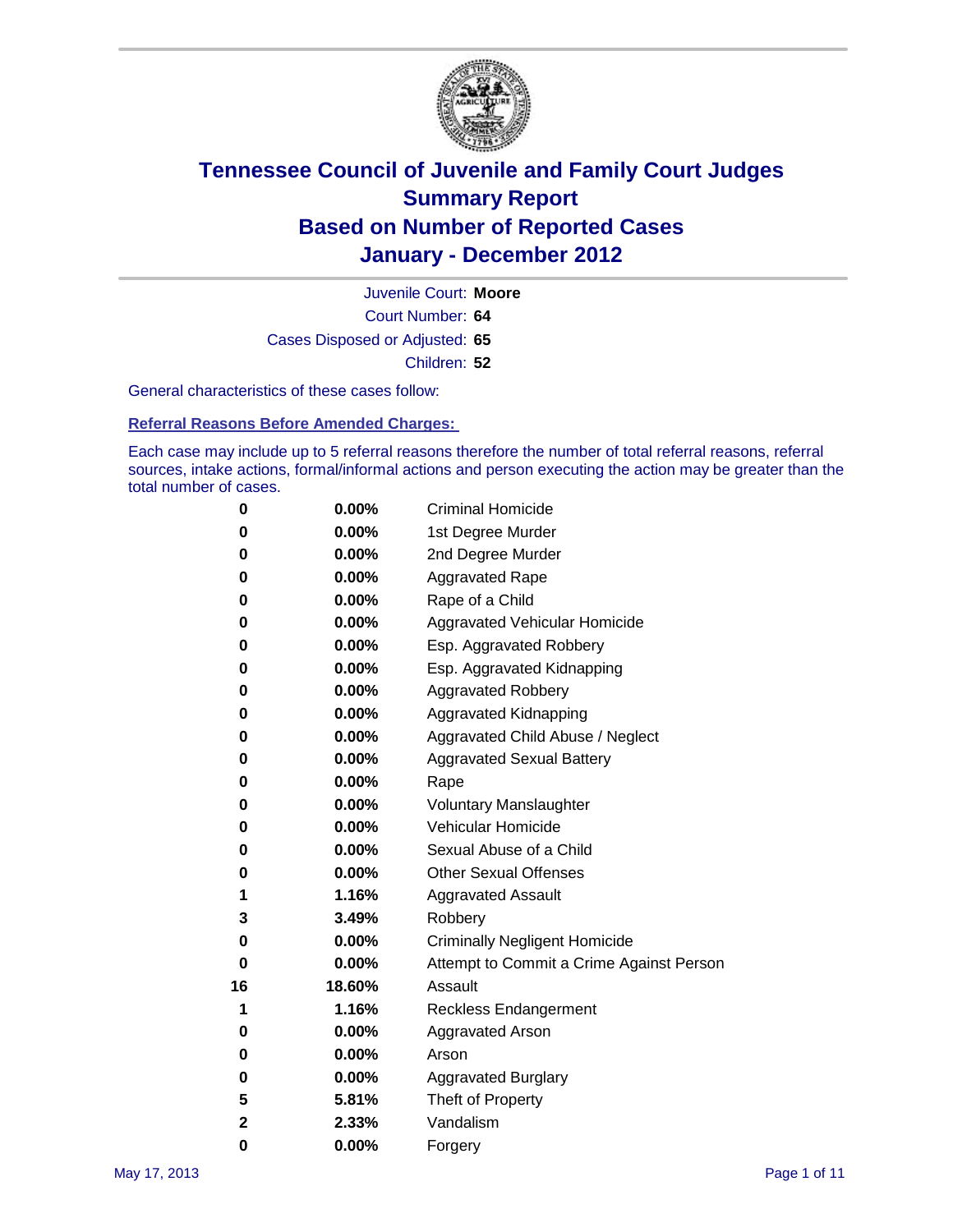

Court Number: **64** Juvenile Court: **Moore** Cases Disposed or Adjusted: **65**

Children: **52**

#### **Referral Reasons Before Amended Charges:**

Each case may include up to 5 referral reasons therefore the number of total referral reasons, referral sources, intake actions, formal/informal actions and person executing the action may be greater than the total number of cases.

| 0            | 0.00%    | <b>Worthless Checks</b>                                     |
|--------------|----------|-------------------------------------------------------------|
| 0            | 0.00%    | Illegal Possession / Fraudulent Use of Credit / Debit Cards |
| 1            | 1.16%    | <b>Burglary</b>                                             |
| 0            | 0.00%    | Unauthorized Use of a Vehicle                               |
| 0            | $0.00\%$ | <b>Cruelty to Animals</b>                                   |
| 0            | 0.00%    | Sale of Controlled Substances                               |
| 0            | $0.00\%$ | <b>Other Drug Offenses</b>                                  |
| 13           | 15.12%   | <b>Possession of Controlled Substances</b>                  |
| 0            | 0.00%    | <b>Criminal Attempt</b>                                     |
| 2            | 2.33%    | Carrying Weapons on School Property                         |
| 1            | 1.16%    | Unlawful Carrying / Possession of a Weapon                  |
| 0            | 0.00%    | <b>Evading Arrest</b>                                       |
| 0            | $0.00\%$ | Escape                                                      |
| 0            | 0.00%    | Driving Under Influence (DUI)                               |
| 6            | 6.98%    | Possession / Consumption of Alcohol                         |
| 0            | 0.00%    | Resisting Stop, Frisk, Halt, Arrest or Search               |
| 0            | $0.00\%$ | <b>Aggravated Criminal Trespass</b>                         |
| 1            | 1.16%    | Harassment                                                  |
| 0            | 0.00%    | Failure to Appear                                           |
| 0            | 0.00%    | Filing a False Police Report                                |
| 0            | 0.00%    | Criminal Impersonation                                      |
| $\mathbf{2}$ | 2.33%    | <b>Disorderly Conduct</b>                                   |
| $\mathbf{2}$ | 2.33%    | <b>Criminal Trespass</b>                                    |
| 0            | 0.00%    | <b>Public Intoxication</b>                                  |
| 0            | $0.00\%$ | Gambling                                                    |
| 3            | 3.49%    | Traffic                                                     |
| 0            | $0.00\%$ | <b>Local Ordinances</b>                                     |
| 0            | 0.00%    | Violation of Wildlife Regulations                           |
| 0            | $0.00\%$ | Contempt of Court                                           |
| 2            | 2.33%    | Violation of Probation                                      |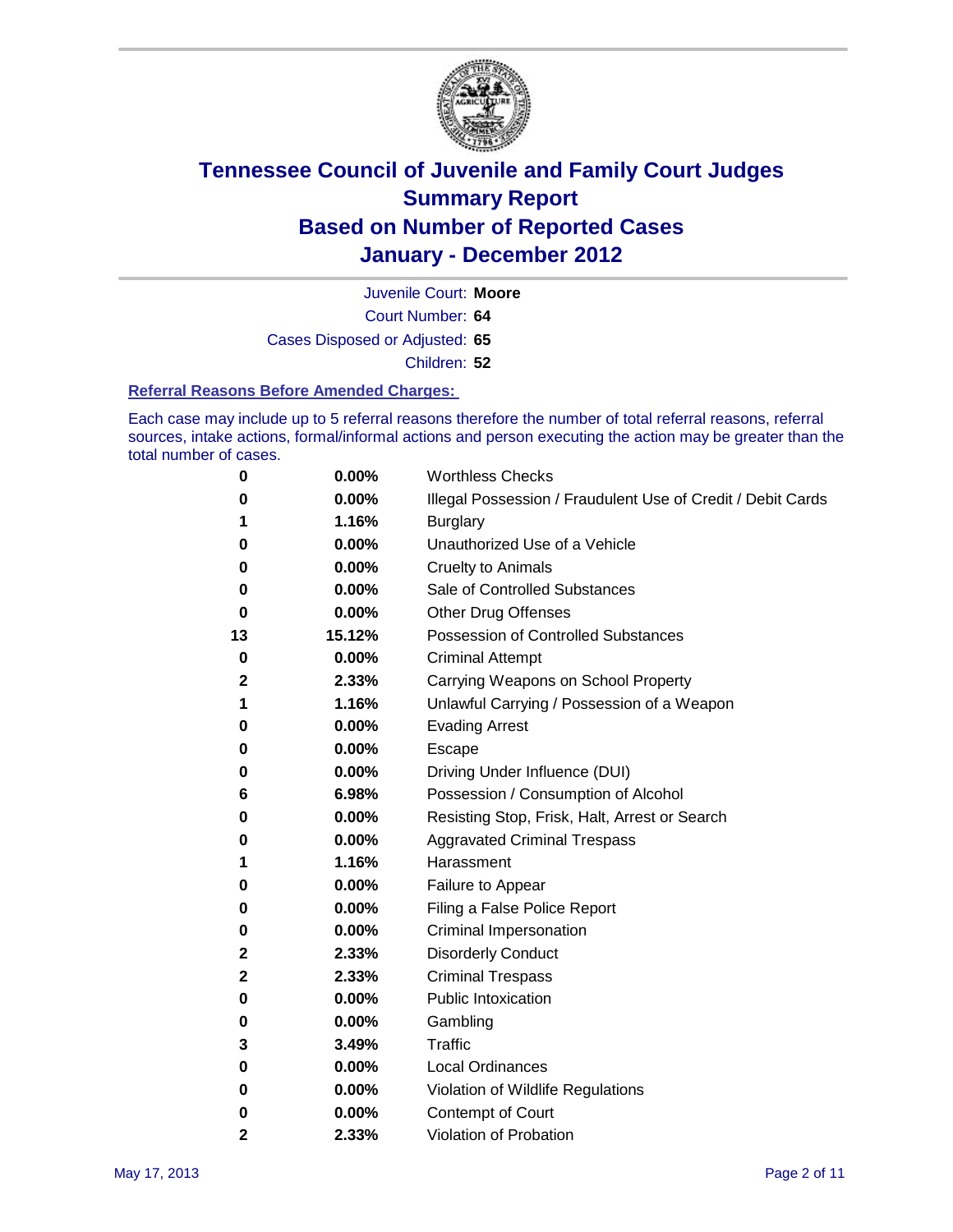

Court Number: **64** Juvenile Court: **Moore** Cases Disposed or Adjusted: **65** Children: **52**

#### **Referral Reasons Before Amended Charges:**

Each case may include up to 5 referral reasons therefore the number of total referral reasons, referral sources, intake actions, formal/informal actions and person executing the action may be greater than the total number of cases.

| 86       | 100.00%        | <b>Total Referrals</b>                 |
|----------|----------------|----------------------------------------|
| 0<br>0   | 0.00%<br>0.00% | <b>Consent to Marry</b><br>Other       |
| 0        | 0.00%          | <b>Request for Medical Treatment</b>   |
| 0        | 0.00%          | <b>Child Support</b>                   |
| 0        | 0.00%          | Paternity / Legitimation               |
| 0        | 0.00%          | Visitation                             |
| 0        | 0.00%          | Custody                                |
| 0        | $0.00\%$       | <b>Foster Care Review</b>              |
| 0        | $0.00\%$       | <b>Administrative Review</b>           |
| 0        | $0.00\%$       | <b>Judicial Review</b>                 |
| 0        | 0.00%          | Violation of Informal Adjustment       |
| 0        | $0.00\%$       | <b>Violation of Pretrial Diversion</b> |
| 0        | 0.00%          | Termination of Parental Rights         |
| 3        | 3.49%          | Dependency / Neglect                   |
| $\bf{0}$ | 0.00%          | <b>Physically Abused Child</b>         |
| 0        | 0.00%          | <b>Sexually Abused Child</b>           |
|          | 1.16%          | Violation of Curfew                    |
| 0        | 0.00%          | Violation of a Valid Court Order       |
| 15       | 17.44%         | Possession of Tobacco Products         |
| $\bf{0}$ | 0.00%          | Out-of-State Runaway                   |
| $\bf{0}$ | 0.00%          | In-State Runaway                       |
|          | 1.16%          | Truancy                                |
| 5        | 5.81%          | <b>Unruly Behavior</b>                 |
| $\bf{0}$ | 0.00%          | Violation of Aftercare                 |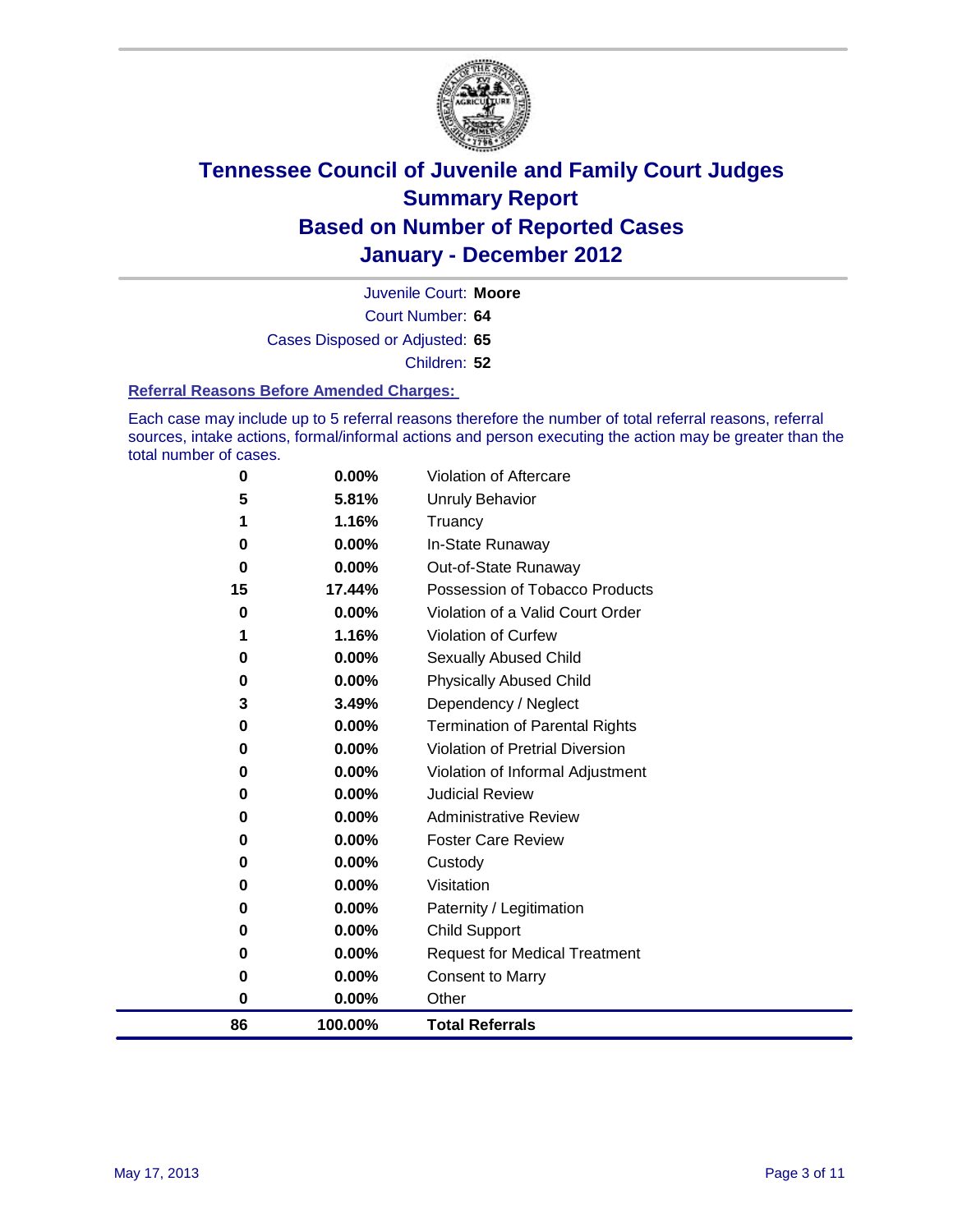

| Juvenile Court: Moore          |         |                                   |  |  |
|--------------------------------|---------|-----------------------------------|--|--|
| Court Number: 64               |         |                                   |  |  |
| Cases Disposed or Adjusted: 65 |         |                                   |  |  |
|                                |         | Children: 52                      |  |  |
| <b>Referral Sources: 1</b>     |         |                                   |  |  |
| 80                             | 93.02%  | Law Enforcement                   |  |  |
| 0                              | 0.00%   | Parents                           |  |  |
| 0                              | 0.00%   | <b>Relatives</b>                  |  |  |
| 0                              | 0.00%   | Self                              |  |  |
| 1                              | 1.16%   | School                            |  |  |
| 0                              | 0.00%   | <b>CSA</b>                        |  |  |
| 5                              | 5.81%   | <b>DCS</b>                        |  |  |
| 0                              | 0.00%   | <b>Other State Department</b>     |  |  |
| 0                              | 0.00%   | <b>District Attorney's Office</b> |  |  |
| 0                              | 0.00%   | <b>Court Staff</b>                |  |  |
| 0                              | 0.00%   | Social Agency                     |  |  |
| 0                              | 0.00%   | <b>Other Court</b>                |  |  |
| 0                              | 0.00%   | Victim                            |  |  |
| 0                              | 0.00%   | Child & Parent                    |  |  |
| 0                              | 0.00%   | Hospital                          |  |  |
| 0                              | 0.00%   | Unknown                           |  |  |
| 0                              | 0.00%   | Other                             |  |  |
| 86                             | 100.00% | <b>Total Referral Sources</b>     |  |  |

#### **Age of Child at Referral: 2**

|    |        | <b>Total Child Count</b> |
|----|--------|--------------------------|
| 0  | 0.00%  | Unknown                  |
| 0  | 0.00%  | Ages 19 and Over         |
| 8  | 15.38% | Ages 17 through 18       |
| 23 | 44.23% | Ages 15 through 16       |
| 13 | 25.00% | Ages 13 through 14       |
| 5  | 9.62%  | Ages 11 through 12       |
| 3  | 5.77%  | Ages 10 and Under        |
|    |        | 52<br>100.00%            |

<sup>1</sup> If different than number of Referral Reasons (86), verify accuracy of your court's data.

<sup>2</sup> One child could be counted in multiple categories, verify accuracy of your court's data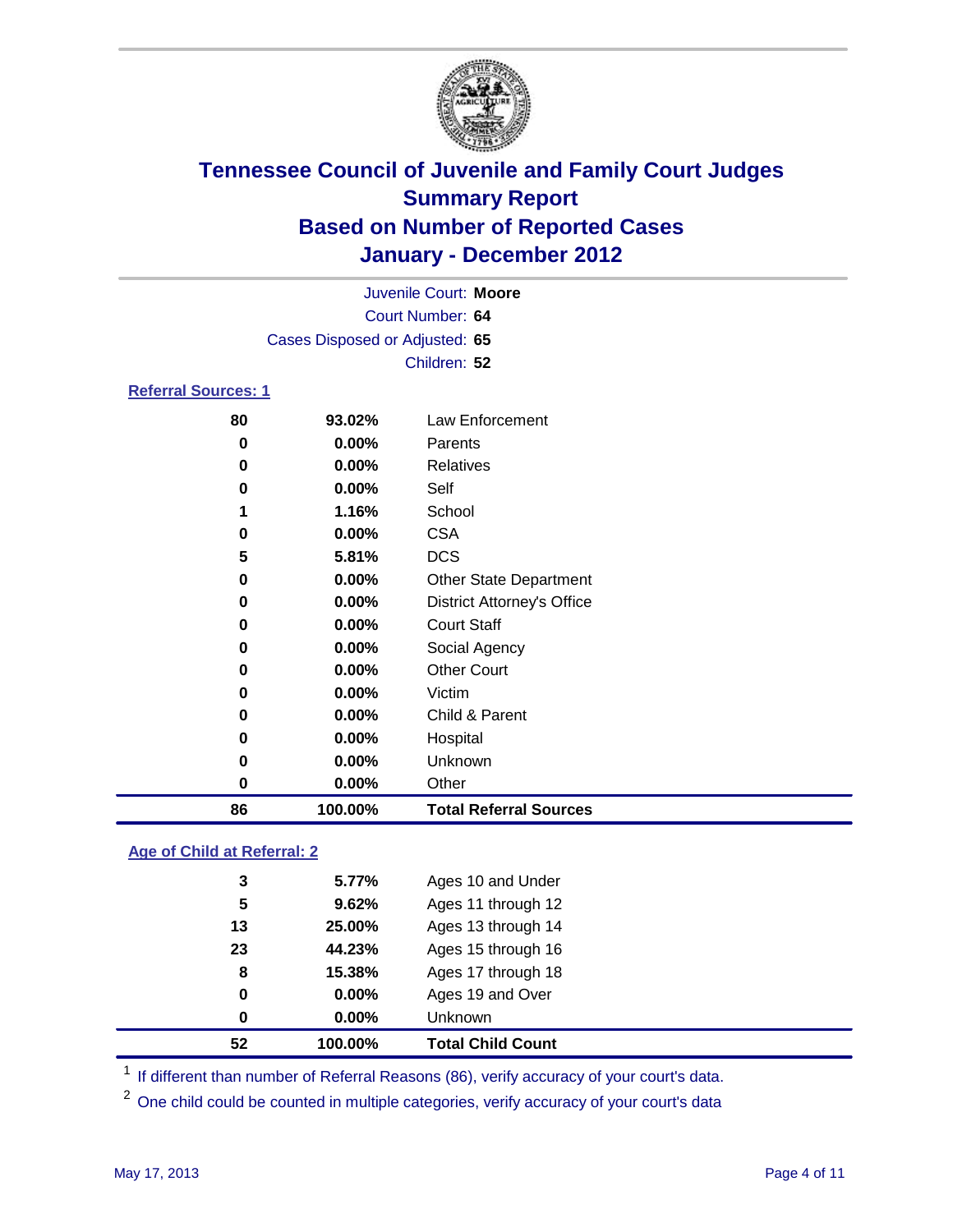

| Juvenile Court: Moore                   |                                |                          |  |  |
|-----------------------------------------|--------------------------------|--------------------------|--|--|
| Court Number: 64                        |                                |                          |  |  |
|                                         | Cases Disposed or Adjusted: 65 |                          |  |  |
|                                         | Children: 52                   |                          |  |  |
| Sex of Child: 1                         |                                |                          |  |  |
| 39                                      | 75.00%                         | Male                     |  |  |
| 13                                      | 25.00%                         | Female                   |  |  |
| $\bf{0}$                                | 0.00%                          | Unknown                  |  |  |
| 52                                      | 100.00%                        | <b>Total Child Count</b> |  |  |
| Race of Child: 1                        |                                |                          |  |  |
| 50                                      | 96.15%                         | White                    |  |  |
| 1                                       | 1.92%                          | African American         |  |  |
| 0                                       | 0.00%                          | Native American          |  |  |
| 0                                       | 0.00%                          | Asian                    |  |  |
| 1                                       | 1.92%                          | Mixed                    |  |  |
| $\mathbf 0$                             | 0.00%                          | Unknown                  |  |  |
| 52                                      | 100.00%                        | <b>Total Child Count</b> |  |  |
| <b>Hispanic Origin: 1</b>               |                                |                          |  |  |
| 1                                       | 1.92%                          | Yes                      |  |  |
| 51                                      | 98.08%                         | <b>No</b>                |  |  |
| $\mathbf 0$                             | 0.00%                          | Unknown                  |  |  |
| 52                                      | 100.00%                        | <b>Total Child Count</b> |  |  |
| <b>School Enrollment of Children: 1</b> |                                |                          |  |  |
| 48                                      | 92.31%                         | Yes                      |  |  |
| 1                                       | 1.92%                          | No                       |  |  |
| 3                                       | 5.77%                          | Unknown                  |  |  |
| 52                                      | 100.00%                        | <b>Total Child Count</b> |  |  |

One child could be counted in multiple categories, verify accuracy of your court's data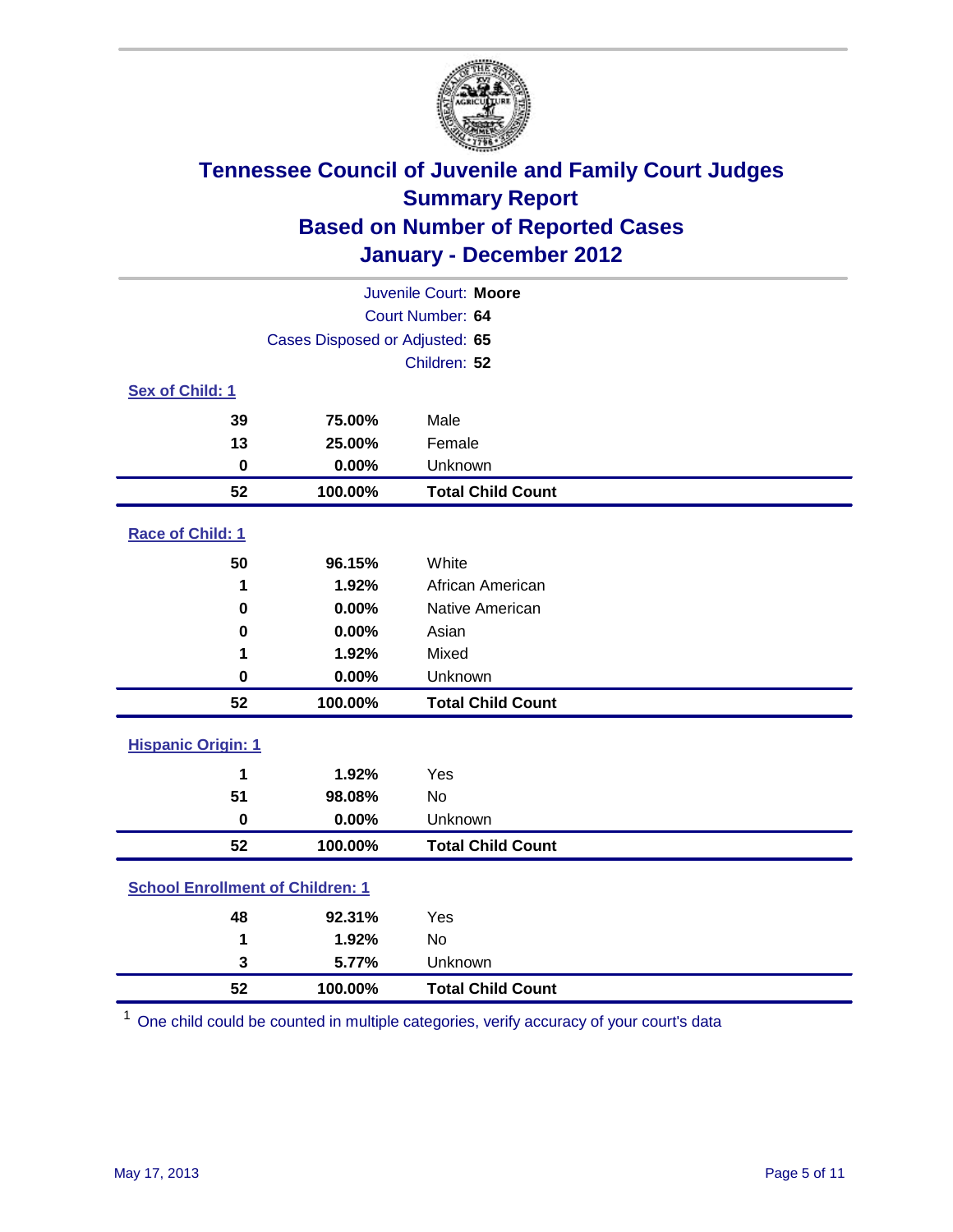

Court Number: **64** Juvenile Court: **Moore** Cases Disposed or Adjusted: **65** Children: **52 Living Arrangement of Child at Time of Referral: 1 19.23%** With Both Biological Parents **3.85%** With Father and Stepmother **7.69%** With Mother and Stepfather **46.15%** With Mother **17.31%** With Father **0.00%** With Relatives

| 52 | 100.00%  | <b>Total Child Count</b> |
|----|----------|--------------------------|
| 0  | $0.00\%$ | Other                    |
| 0  | $0.00\%$ | Unknown                  |
| 0  | 0.00%    | Independent              |
| 0  | $0.00\%$ | In an Institution        |
| 0  | $0.00\%$ | In a Residential Center  |
| 0  | $0.00\%$ | In a Group Home          |
| 3  | 5.77%    | With Foster Family       |
| 0  | $0.00\%$ | With Adoptive Parents    |
| 0  | $0.00\%$ | <b>With Relatives</b>    |
| 9  | 17.31%   | With Father              |
|    |          |                          |

| <b>Type of Detention: 2</b> |
|-----------------------------|
|-----------------------------|

| 65           | 100.00%  | <b>Total Detention Count</b> |
|--------------|----------|------------------------------|
| 0            | $0.00\%$ | Other                        |
| 63           | 96.92%   | Does Not Apply               |
| 0            | $0.00\%$ | <b>Unknown</b>               |
| 0            | 0.00%    | <b>Psychiatric Hospital</b>  |
| 0            | 0.00%    | Jail - No Separation         |
| 0            | 0.00%    | Jail - Partial Separation    |
| 0            | 0.00%    | Jail - Complete Separation   |
| $\mathbf{2}$ | 3.08%    | Juvenile Detention Facility  |
| 0            | 0.00%    | Non-Secure Placement         |
|              |          |                              |

<sup>1</sup> One child could be counted in multiple categories, verify accuracy of your court's data

<sup>2</sup> If different than number of Cases (65) verify accuracy of your court's data.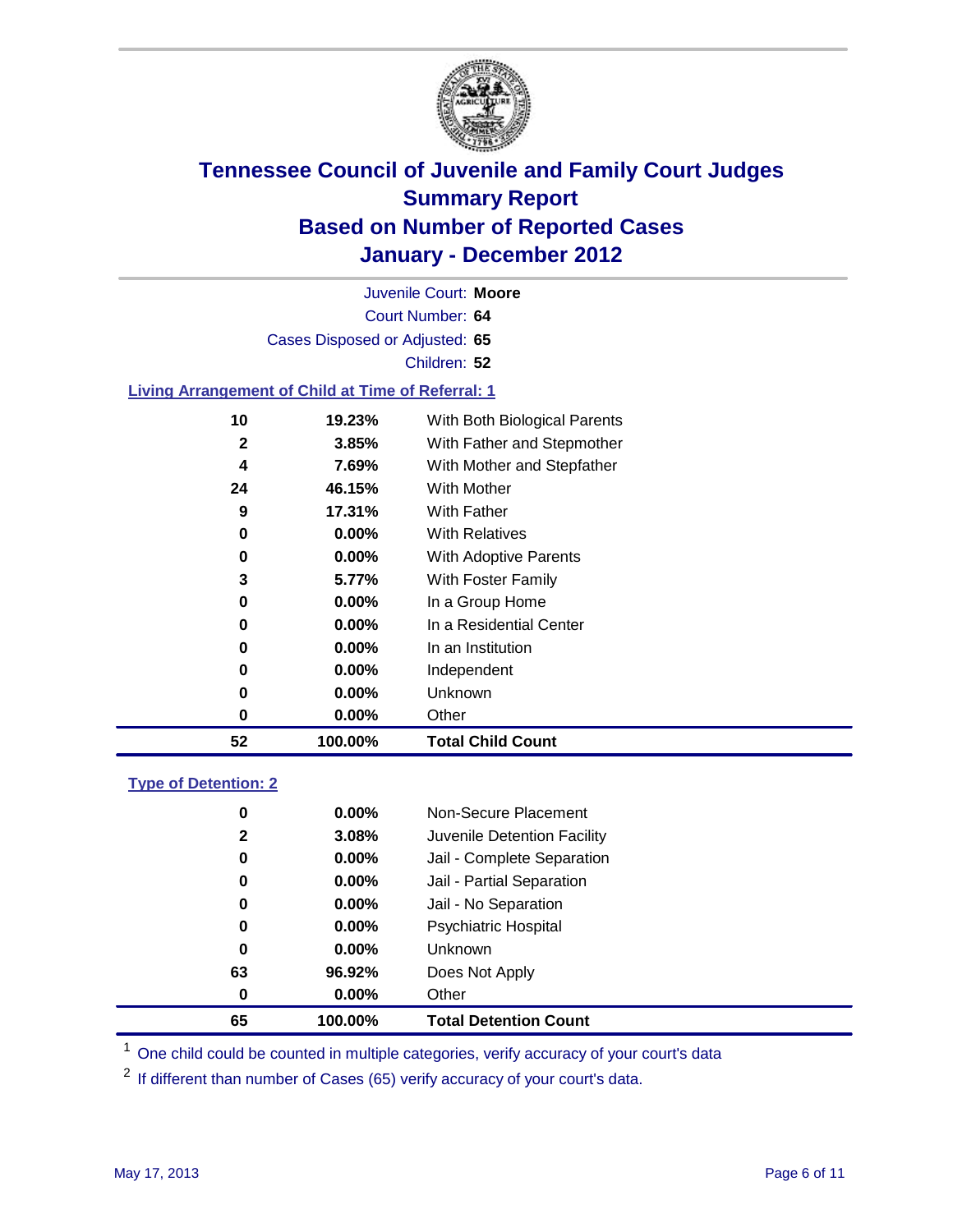

|                                | Juvenile Court: Moore                              |                                      |  |  |  |  |
|--------------------------------|----------------------------------------------------|--------------------------------------|--|--|--|--|
| Court Number: 64               |                                                    |                                      |  |  |  |  |
| Cases Disposed or Adjusted: 65 |                                                    |                                      |  |  |  |  |
| Children: 52                   |                                                    |                                      |  |  |  |  |
|                                | <b>Placement After Secure Detention Hearing: 1</b> |                                      |  |  |  |  |
| 0                              | 0.00%                                              | Returned to Prior Living Arrangement |  |  |  |  |
| $\bf{0}$                       | 0.00%                                              | Juvenile Detention Facility          |  |  |  |  |
| 0                              | 0.00%                                              | Jail                                 |  |  |  |  |
| 0                              | 0.00%                                              | Shelter / Group Home                 |  |  |  |  |
| 1                              | 1.54%                                              | Foster Family Home                   |  |  |  |  |
| 0                              | 0.00%                                              | <b>Psychiatric Hospital</b>          |  |  |  |  |
| 0                              | 0.00%                                              | Unknown                              |  |  |  |  |
| 64                             | 98.46%                                             | Does Not Apply                       |  |  |  |  |
| 0                              | 0.00%                                              | Other                                |  |  |  |  |
| 65                             | 100.00%                                            | <b>Total Placement Count</b>         |  |  |  |  |
| <b>Intake Actions: 2</b>       |                                                    |                                      |  |  |  |  |
| 86                             | 100.00%                                            | <b>Petition Filed</b>                |  |  |  |  |
| 0                              | 0.00%                                              | <b>Motion Filed</b>                  |  |  |  |  |
| 0                              | 0.00%                                              | <b>Citation Processed</b>            |  |  |  |  |
| $\bf{0}$                       | 0.00%                                              | Notification of Paternity Processed  |  |  |  |  |
| 0                              | 0.00%                                              | Scheduling of Judicial Review        |  |  |  |  |
| 0                              | 0.00%                                              | Scheduling of Administrative Review  |  |  |  |  |
| 0                              | 0.00%                                              | Scheduling of Foster Care Review     |  |  |  |  |
| 0                              | 0.00%                                              | Unknown                              |  |  |  |  |
| 0                              | 0.00%                                              | Does Not Apply                       |  |  |  |  |
| 0                              | 0.00%                                              | Other                                |  |  |  |  |
| 86                             | 100.00%                                            | <b>Total Intake Count</b>            |  |  |  |  |

<sup>1</sup> If different than number of Cases (65) verify accuracy of your court's data.

<sup>2</sup> If different than number of Referral Reasons (86), verify accuracy of your court's data.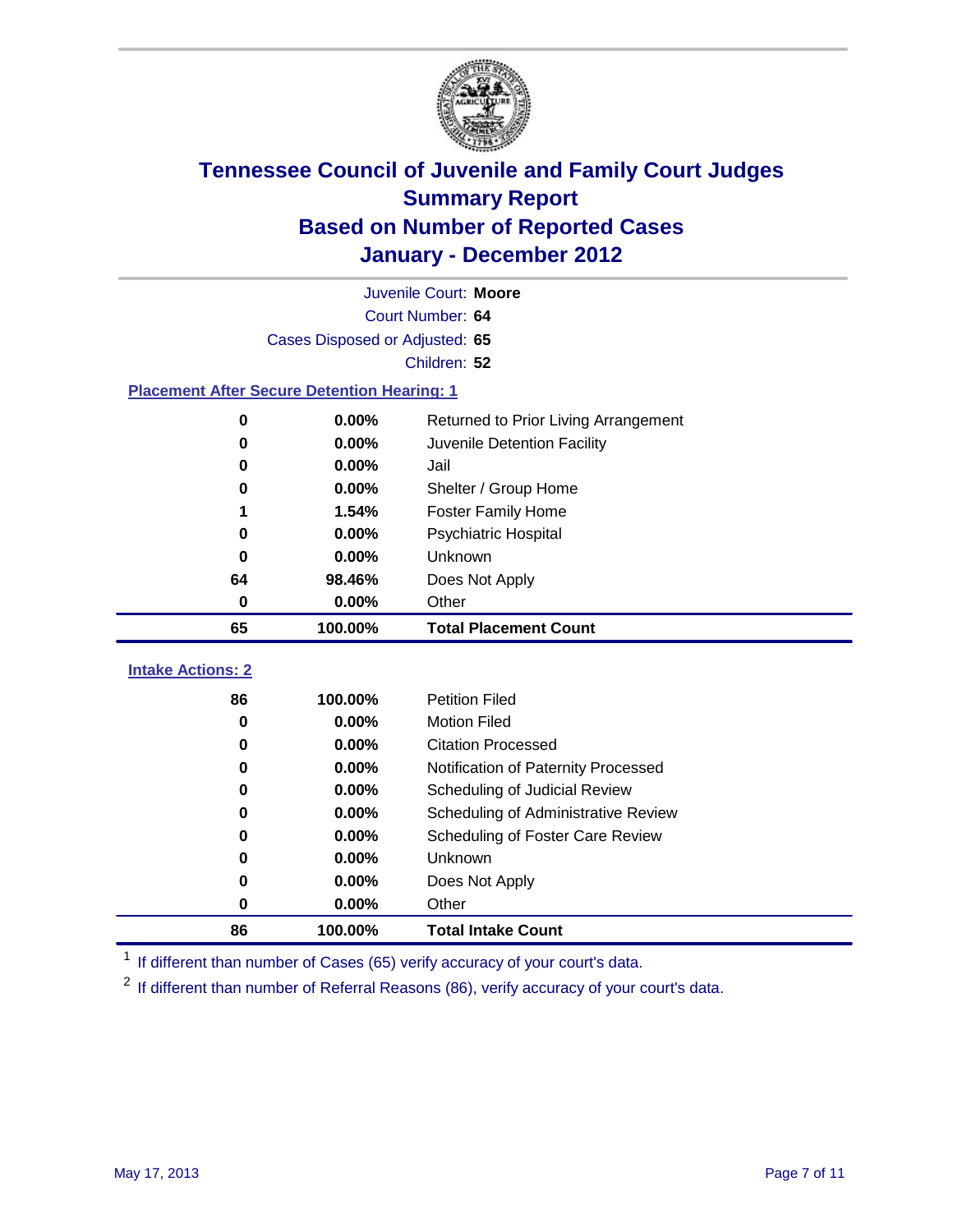

Court Number: **64** Juvenile Court: **Moore** Cases Disposed or Adjusted: **65** Children: **52**

#### **Last Grade Completed by Child: 1**

| 0                                       | 0.00%   | Too Young for School         |
|-----------------------------------------|---------|------------------------------|
| 0                                       | 0.00%   | Preschool                    |
| 0                                       | 0.00%   | Kindergarten                 |
| 0                                       | 0.00%   | 1st Grade                    |
| $\pmb{0}$                               | 0.00%   | 2nd Grade                    |
| 0                                       | 0.00%   | 3rd Grade                    |
| 0                                       | 0.00%   | 4th Grade                    |
| $\bf{0}$                                | 0.00%   | 5th Grade                    |
| 0                                       | 0.00%   | 6th Grade                    |
| 0                                       | 0.00%   | 7th Grade                    |
| 1                                       | 1.92%   | 8th Grade                    |
| 4                                       | 7.69%   | 9th Grade                    |
| 0                                       | 0.00%   | 10th Grade                   |
| 0                                       | 0.00%   | 11th Grade                   |
| 0                                       | 0.00%   | 12th Grade                   |
| 0                                       | 0.00%   | Non-Graded Special Ed        |
| 0                                       | 0.00%   | <b>GED</b>                   |
| 0                                       | 0.00%   | Graduated                    |
| 0                                       | 0.00%   | <b>Never Attended School</b> |
| 47                                      | 90.38%  | Unknown                      |
| $\bf{0}$                                | 0.00%   | Other                        |
| 52                                      | 100.00% | <b>Total Child Count</b>     |
| <b>Enrolled in Special Education: 1</b> |         |                              |

| 52                                  | 100.00%  | <b>Total Child Count</b> |  |
|-------------------------------------|----------|--------------------------|--|
| 50                                  | 96.15%   | <b>Unknown</b>           |  |
| $\mathbf{2}$                        | 3.85%    | No.                      |  |
| 0                                   | $0.00\%$ | Yes                      |  |
| Lillvilled III opecial Ludcation. T |          |                          |  |

One child could be counted in multiple categories, verify accuracy of your court's data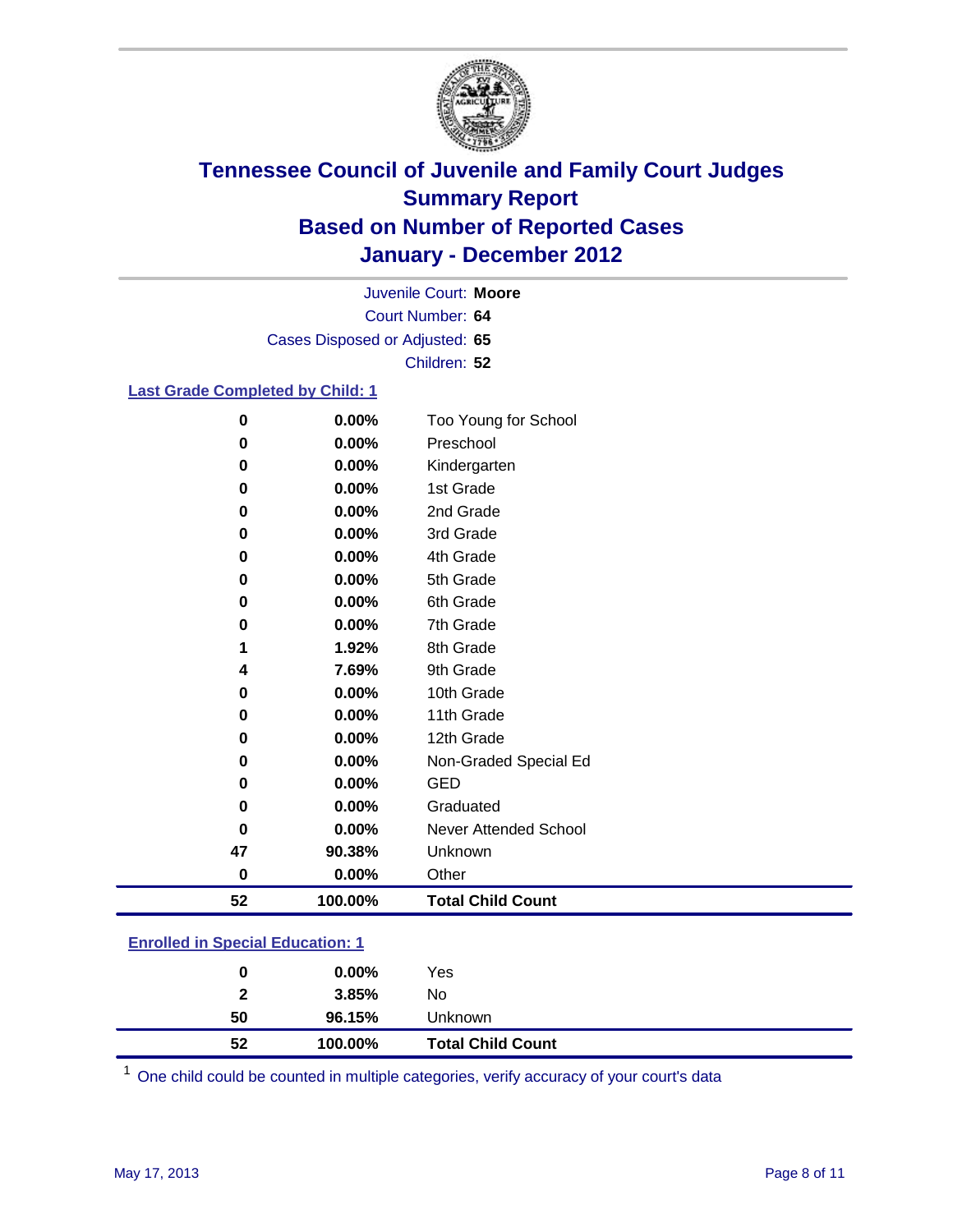

|                              |                                | Juvenile Court: Moore     |
|------------------------------|--------------------------------|---------------------------|
|                              |                                | Court Number: 64          |
|                              | Cases Disposed or Adjusted: 65 |                           |
|                              |                                | Children: 52              |
| <b>Action Executed By: 1</b> |                                |                           |
| 86                           | 100.00%                        | Judge                     |
| $\bf{0}$                     | $0.00\%$                       | Magistrate                |
| 0                            | $0.00\%$                       | <b>YSO</b>                |
| 0                            | 0.00%                          | Other                     |
| 0                            | 0.00%                          | Unknown                   |
| 86                           | 100.00%                        | <b>Total Action Count</b> |

#### **Formal / Informal Actions: 1**

| 7        | 8.14%    | Dismissed                                        |
|----------|----------|--------------------------------------------------|
| 0        | $0.00\%$ | Retired / Nolle Prosequi                         |
| 10       | 11.63%   | <b>Complaint Substantiated Delinquent</b>        |
| 0        | $0.00\%$ | <b>Complaint Substantiated Status Offender</b>   |
| 4        | 4.65%    | <b>Complaint Substantiated Dependent/Neglect</b> |
| 0        | $0.00\%$ | <b>Complaint Substantiated Abused</b>            |
| 0        | $0.00\%$ | <b>Complaint Substantiated Mentally III</b>      |
| 5        | 5.81%    | Informal Adjustment                              |
| 0        | $0.00\%$ | <b>Pretrial Diversion</b>                        |
| 0        | $0.00\%$ | <b>Transfer to Adult Court Hearing</b>           |
| 0        | 0.00%    | Charges Cleared by Transfer to Adult Court       |
| 0        | $0.00\%$ | Special Proceeding                               |
| $\bf{0}$ | $0.00\%$ | <b>Review Concluded</b>                          |
| 60       | 69.77%   | Case Held Open                                   |
| 0        | $0.00\%$ | Other                                            |
| 0        | $0.00\%$ | <b>Unknown</b>                                   |
| 86       | 100.00%  | <b>Total Action Count</b>                        |

<sup>1</sup> If different than number of Referral Reasons (86), verify accuracy of your court's data.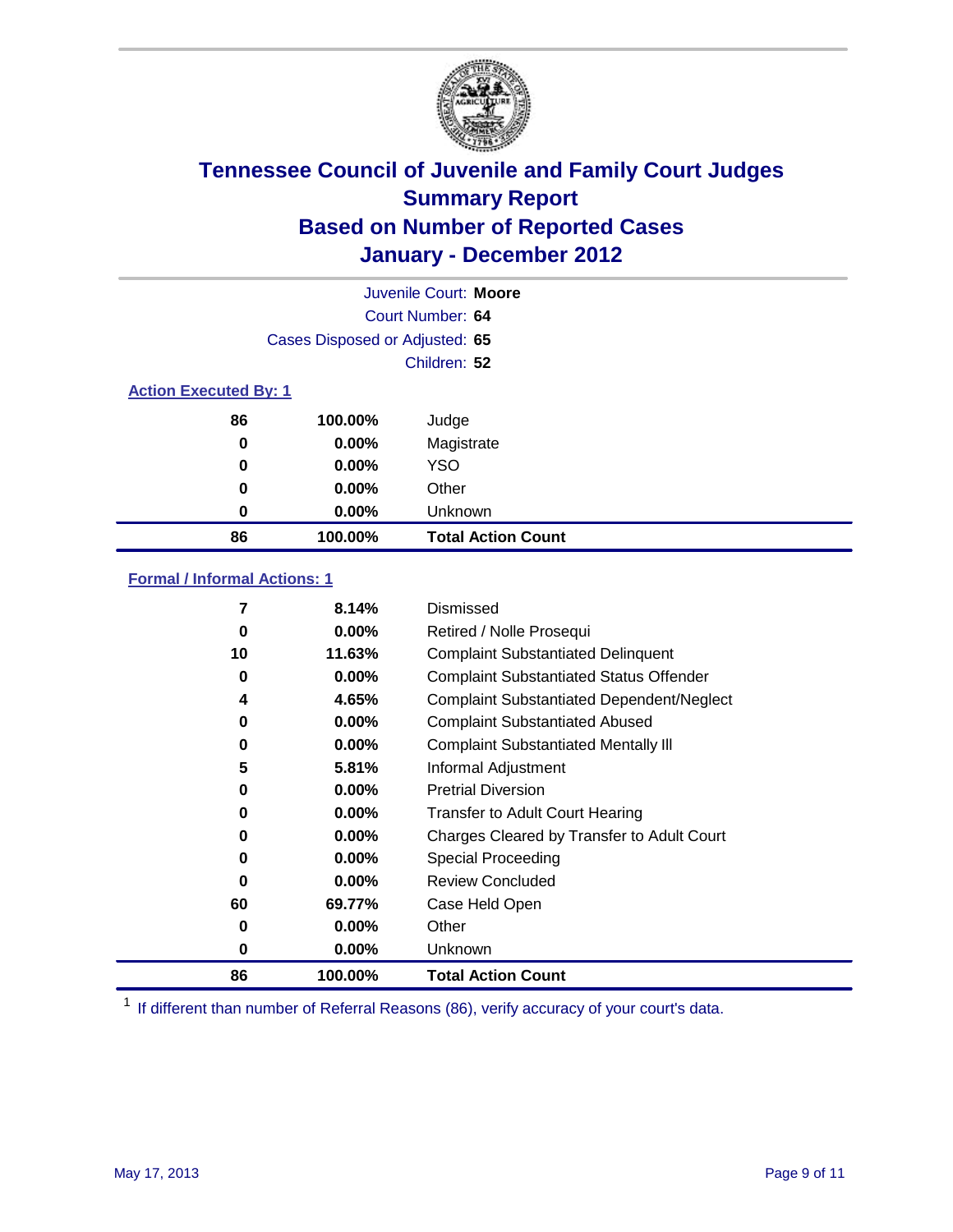

|                       |                                | Juvenile Court: Moore                                 |
|-----------------------|--------------------------------|-------------------------------------------------------|
|                       |                                | Court Number: 64                                      |
|                       | Cases Disposed or Adjusted: 65 |                                                       |
|                       |                                | Children: 52                                          |
| <b>Case Outcomes:</b> |                                | There can be multiple outcomes for one child or case. |
| 6                     | 8.33%                          | <b>Case Dismissed</b>                                 |
| 0                     | 0.00%                          | Case Retired or Nolle Prosequi                        |
| 0                     | 0.00%                          | Warned / Counseled                                    |
| 36                    | 50.00%                         | Held Open For Review                                  |
| 0                     | 0.00%                          | Supervision / Probation to Juvenile Court             |
| 0                     | 0.00%                          | <b>Probation to Parents</b>                           |
| 0                     | 0.00%                          | Referral to Another Entity for Supervision / Service  |
| 0                     | 0.00%                          | Referred for Mental Health Counseling                 |
| 0                     | 0.00%                          | Referred for Alcohol and Drug Counseling              |
| 0                     | 0.00%                          | <b>Referred to Alternative School</b>                 |
| 0                     | 0.00%                          | Referred to Private Child Agency                      |
| 0                     | 0.00%                          | Referred to Defensive Driving School                  |
| 0                     | 0.00%                          | Referred to Alcohol Safety School                     |
| 0                     | 0.00%                          | Referred to Juvenile Court Education-Based Program    |
| 0                     | 0.00%                          | Driver's License Held Informally                      |
| 0                     | 0.00%                          | <b>Voluntary Placement with DMHMR</b>                 |
| 0                     | 0.00%                          | <b>Private Mental Health Placement</b>                |
| 0                     | 0.00%                          | <b>Private MR Placement</b>                           |
| 0                     | 0.00%                          | Placement with City/County Agency/Facility            |
| 0                     | 0.00%                          | Placement with Relative / Other Individual            |
| 0                     | 0.00%                          | Fine                                                  |
| 16                    | 22.22%                         | <b>Public Service</b>                                 |
| 0                     | 0.00%                          | Restitution                                           |
| 0                     | 0.00%                          | <b>Runaway Returned</b>                               |
| 1                     | 1.39%                          | No Contact Order                                      |
| 0                     | 0.00%                          | Injunction Other than No Contact Order                |
| 0                     | 0.00%                          | <b>House Arrest</b>                                   |
| 0                     | 0.00%                          | <b>Court Defined Curfew</b>                           |
| 0                     | 0.00%                          | Dismissed from Informal Adjustment                    |
| 0                     | 0.00%                          | <b>Dismissed from Pretrial Diversion</b>              |
| 0                     | 0.00%                          | Released from Probation                               |
| 0                     | 0.00%                          | <b>Transferred to Adult Court</b>                     |
| 0                     | 0.00%                          | <b>DMHMR Involuntary Commitment</b>                   |